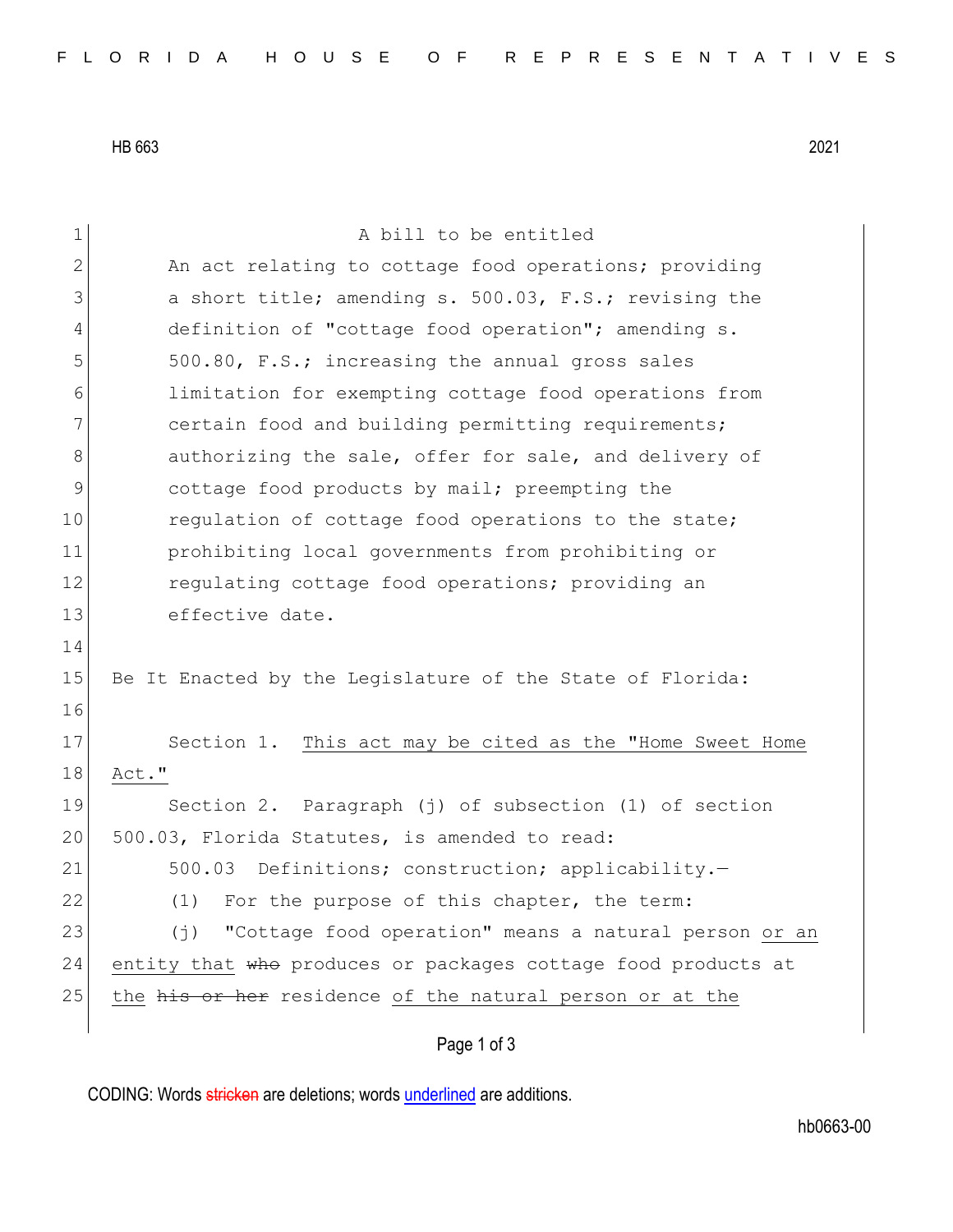HB 663 2021

26 residence of a natural person who has an ownership interest in 27 the entity, and sells such products in accordance with s. 28 500.80.

29 Section 3. Paragraph (a) of subsection (1) and subsections 30 (2) and (6) of section 500.80, Florida Statutes, are amended to 31 read:

32 500.80 Cottage food operations.

 (1)(a) A cottage food operation must comply with the applicable requirements of this chapter but is exempt from the permitting requirements of s. 500.12 if the cottage food operation complies with this section and has annual gross sales 37 of cottage food products that do not exceed \$250,000 \$50,000.

38 (2) A cottage food operation may sell, offer for sale, and 39 accept payment for cottage food products over the Internet or by 40 mail order. Such, but such products may must be delivered in 41 person directly to the consumer,  $\theta$  to a specific event venue, 42 or by mail. A cottage food operation may not sell, offer for 43 sale, or deliver cottage food products by mail order or at 44 wholesale.

45 (6) The regulation of cottage food operations is preempted 46 to the state. A local law, ordinance, or regulation may not 47 prohibit a cottage food operation or regulate must comply with 48 all applicable county and municipal laws and ordinances 49 regulating the preparation, processing, storage, and sale of 50 cottage food products by a cottage food operation or from a

## Page 2 of 3

CODING: Words stricken are deletions; words underlined are additions.